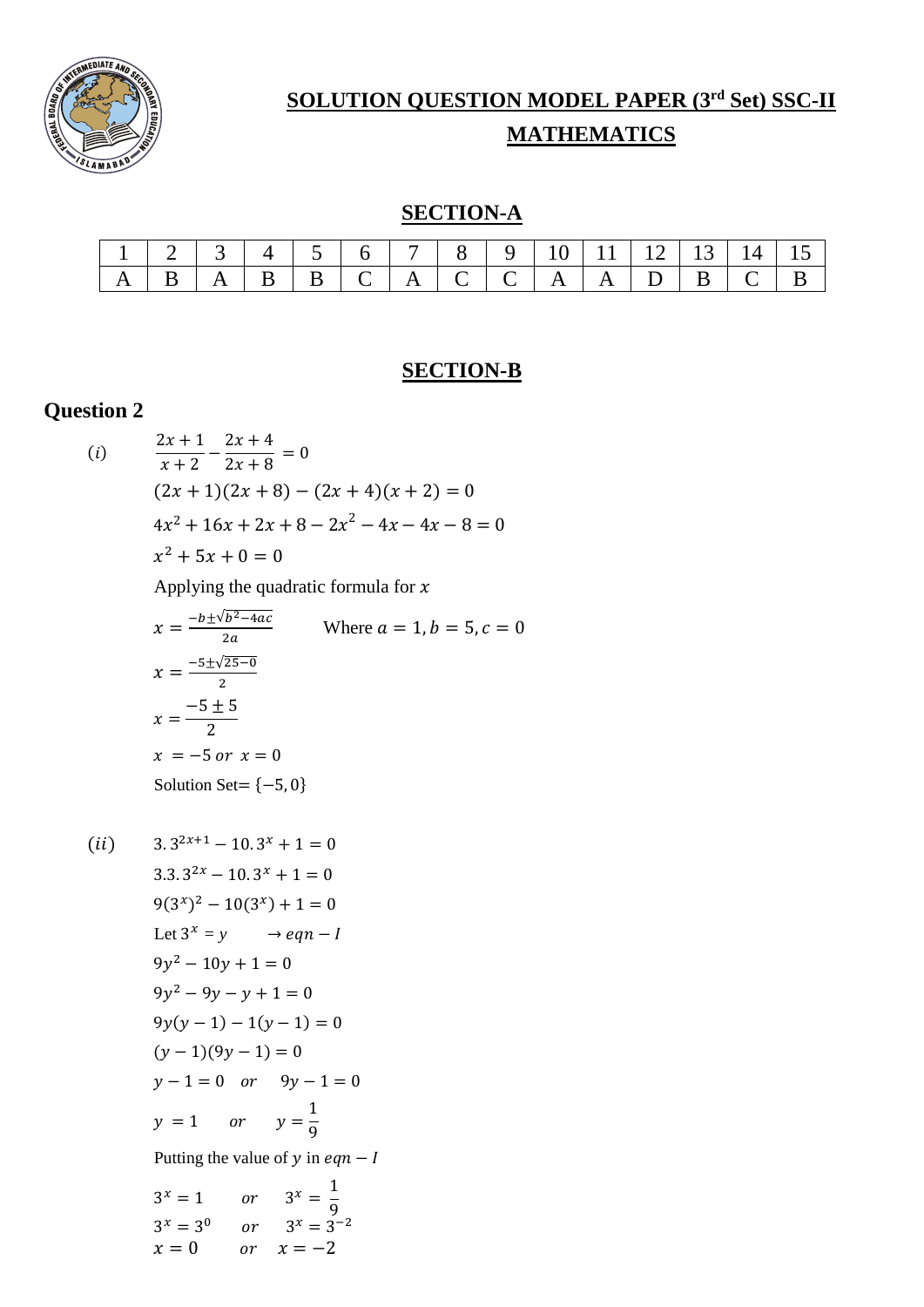(*iii*) If  $\theta$ ,  $\phi$  are the roots of  $y^2 - 7y + 9 = 0$ , then

Sum of the roots =  $\theta + \emptyset =$ coeff of y coeff of <sup>2</sup> = −  $-7$  $\frac{1}{1} = 7$ Product of the roots  $= \theta \emptyset =$ constt term  $\frac{1}{\cosh(1 + \cosh(1 + \cosh(1 + \cosh(1 + \cosh(1 + \cosh(1 + \cosh(1 + \cosh(1 + \cosh(1 + \cosh(1 + \cosh(1 + \cosh(1 + \cosh(1 + \cosh(1 + \cosh(1 + \cosh(1 + \cosh(1 + \cosh(1 + \cosh(1 + \cosh(1 + \cosh(1 + \cosh(1 + \cosh(1 + \cosh(1 + \cosh(1 + \cosh(1 + \cosh(1 + \cosh(1 + \cosh(1 + \cosh(1 + \cosh(1 + \cosh(1 + \cosh(1 + \cosh(1 + \cosh(1 + \cosh(1$ 9  $\frac{1}{1} = 9$ If roots of the required equation are  $2\theta$ ,  $2\phi$  then, Sum of the roots:  $S = 2\theta + 2\phi = 2(\theta + \phi) = 2(7) = 14$ Product of the roots:  $P = (2\theta)(2\phi) = 4(\theta\phi) = 4(9) = 36$ Required quadratic equation:  $y^2 + Sy + P = 0$  $y^2 + 14y + 36 = 0$ (iv) If xcm be the breadth of the rectangle, then it's length =  $(x + 5)$ cm Area of the rectangle:  $x(x + 5) = 50$  $x^2 + 5x - 50 = 0$  $(x-5)(x+10) = 0$  $x - 5 = 0$  or  $x + 10 = 0$  $x = 5$  or  $x = -10$ Breadth:  $x = 5cm$  (neglecting the negative value)

Length:  $x + 5 = 5 + 5 = 10$ cm

 $(v)$  If  $a$  be the fourth proportional, then

$$
(x3 - y3) : (x2 - y2) :: (y2 + 2xy + y2) : a
$$
  
Product of Extremes = Product of Means  

$$
(a)(x3 - y3) = (x2 - y2)(y2 + 2xy + y2)
$$

$$
a = \frac{(x2 - y2)(2y2 + 2xy)}{(x3 - y3)}
$$

$$
a = \frac{(x - y)(x + y)(x + y)2y}{(x - y)(x2 + xy + y2)}
$$

$$
a = \frac{2y(x + y)2}{(x2 + xy + y2)}
$$

(vi) 
$$
I \propto E
$$
 and  $I \propto \frac{1}{R}$   $\Rightarrow I \propto \frac{E}{R}$   $\Rightarrow I = \frac{kE}{R}$   $\rightarrow eqn - I$   
\nFor  $I = 32$  amp,  $E = 1280$  volts and  $R = 80$  ohm  
\n
$$
32 = \frac{k(1280)}{80}
$$
\n
$$
k = \frac{(80)(32)}{1280} = 2
$$
\nPutting k's value in eqn - I  
\n
$$
I = \frac{2E}{R}
$$

When  $E = 1500$  volts and  $R = 180$  ohm

$$
I = \frac{2(1500)}{180} = \frac{50}{3} \, \text{amp}
$$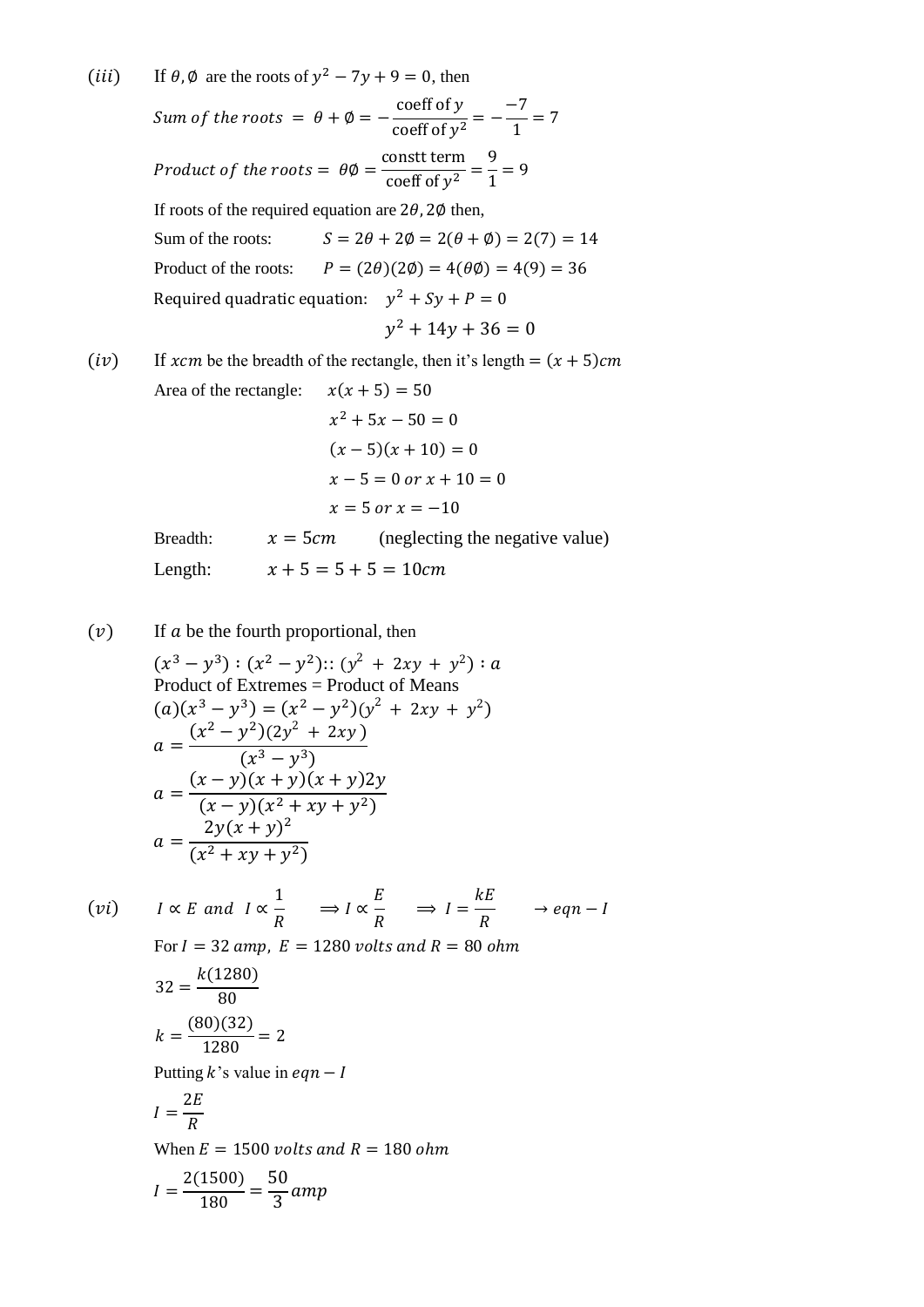$(vii)$   $\frac{4x+2}{2}$  $\frac{2(x-1)(x^2+1)^2}{x^2+1}$  $2(2x + 1)$  $2(x-1)(x^2+1)^2$  $(2x + 1)$  $\frac{(-x-2)}{(x-1)(x^2+1)^2} =$  $\overline{A}$  $\frac{1}{x-1}$ +  $Bx+C$  $\frac{1}{x^2+1}$  +  $Dx + E$  $\frac{2x+2}{(x^2+1)^2}$   $\rightarrow eqn-I$ Multiplying both sides by  $(x-1)(x^2+1)^2$  $2x + 1 = A(x^2 + 1)^2 + (Bx + C)(x - 1)(x^2 + 1) + (Dx + E)(x - 1) \rightarrow eqn - II$ For A put  $x - 1 = 0$  or  $x = 1$  in eqn - I  $2(1) + 1 = A(1^2 + 1)^2 + 0 + 0$   $\implies A = \frac{3}{4}$ 4 Simplifying  $eqn - II$  $2x + 1 = A(x^4 + 2x^2 + 1) + B(x^4 - x^3 + x^2 - x) + C(x^3 - x^2 + x - 1) + D(x^2 - x) + E(x - 1)$ Equating the coefficients of like powers of  $x^4$ ,  $x^3$ ,  $x^2$ , x Coeff of  $x^4$ :  $0 = A + B$   $\implies B = -A = -\frac{3}{4}$ 4 Coeff of  $x^3$ :  $0 = -B + C$   $\implies C = B = -\frac{3}{4}$ 4 Coeff of  $x^2$ :  $0 = 2A + B - C + D \implies D = C - B - 2A = -\frac{3}{4}$  $\frac{3}{4} + \frac{3}{4}$  $rac{3}{4}$  – 2 $\left(\frac{3}{4}\right)$  $\left(\frac{3}{4}\right) = -\frac{3}{2}$ 2 Coeff of x:  $2 = -B + C - D + E \implies E = D - C + B + 2 = -\frac{3}{2}$  $\frac{3}{2} + \frac{3}{4}$  $\frac{3}{4} - \frac{3}{4}$  $\frac{3}{4} + 2 = \frac{1}{2}$ 2 Substituting the values of A, B, C, D and E in  $eqn - I$  $2x + 1$  $\frac{1}{(x-1)(x^2+1)}$  = 3  $\frac{1}{4(x-1)}$  –  $3(x + 1)$  $\frac{1}{4(x^2+1)}$  –  $(3x - 1)$  $2(x^2+1)^2$  $(viii)$   $U = \{1,2,3,...,20\}, A = \{1,2,3,...,10\}, B = \{2,4,6,8,10,12,14,16\}$  $A \cup B = \{1,2,3,4,5,6,7,8,9,10,12,14,16\}, A \cap B = \{2,4,6,8,10\}$  $(A \cap B)^c = \cup - (A \cap B) = \{1,3,5,7,9,11,12,13,14,15,16,17,18,19,20\}$  $(A \cup B) - (A \cap B)^c = \{1,2,3,10,12,14,16\} - \{1,3,5,7,9,11,12,13,14,19,20\} = \{2,4,6,8,10\}$  $(ix)$ l, Number of values:  $n = 4$ Variance:  $z = \frac{\sum x^2}{n}$  $\frac{x^2}{n} - \left(\frac{\sum x}{n}\right)$  $\frac{n}{n}$ 2  $=\frac{27500}{4}$  $\frac{500}{4} - \left(\frac{330}{4}\right)$  $\left(\frac{30}{4}\right)^2 = 68.75$ Standard Deviation:  $S = \sqrt{68.75} = 8.29$ (x) Consider a right triangle *ABC* with  $m\angle C = 90^\circ$  $tan \theta = \frac{a}{b}$  $\frac{a}{b} = \frac{\sqrt{7}}{2}$  $\frac{\sqrt{7}}{2}$   $\Rightarrow$   $a = \sqrt{7}, b = 2$ By Pythagoras Theorem  $c^2 = a^2 + b^2$   $c = \sqrt{(\sqrt{7})^2 + (2)^2} = \sqrt{11}$  $x = 90$  80 70 90  $\sum x = 330$  $\overline{r^2}$ <sup>2</sup> 8100 6400 4900 8100  $\sum x^2 = 27500$ A B  $\mathsf{C}$  $\alpha$  $\overline{h}$  $\overline{c}$ 

 $sin \theta = \frac{a}{b}$ 

 $csc \theta = \frac{c}{a}$ 

 $\frac{a}{c} = \frac{\sqrt{7}}{\sqrt{11}}$ 

 $\frac{c}{a} = \frac{\sqrt{11}}{\sqrt{7}}$ 

 $\frac{\sqrt{7}}{\sqrt{11}}$   $\cos \theta = \frac{b}{c}$ 

 $\frac{\sqrt{11}}{\sqrt{7}}$   $\sec \theta = \frac{\sqrt{11}}{2}$ 

 $\frac{b}{c} = \frac{2}{\sqrt{1}}$ 

 $rac{2}{\sqrt{11}}$   $\tan \theta = \frac{a}{b}$ 

 $rac{11}{2}$   $\cot \theta = \frac{b}{a}$ 

 $\frac{a}{b} = \frac{\sqrt{7}}{2}$ 2

 $\frac{b}{a} = \frac{2}{\sqrt{2}}$ √7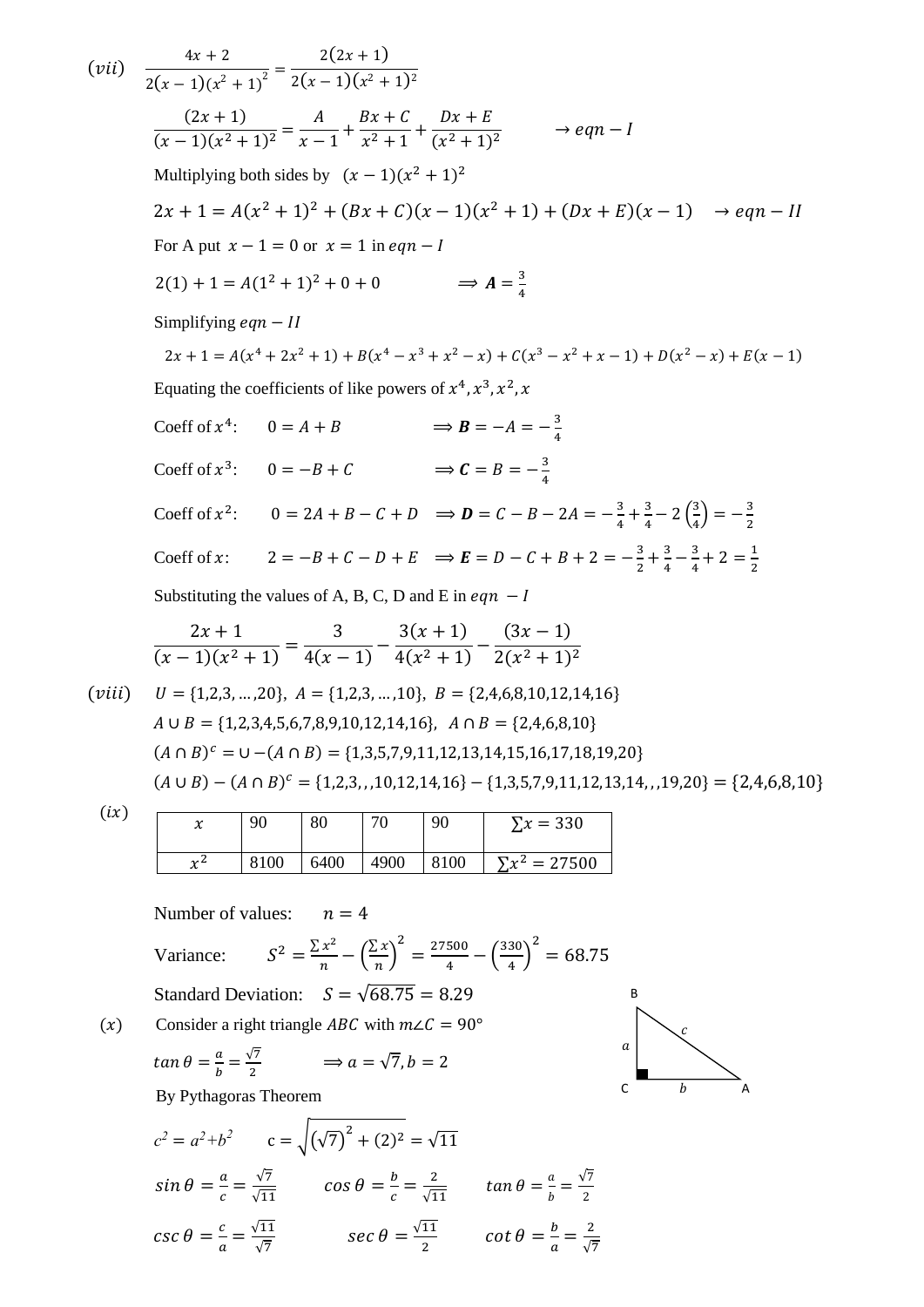#### (*xi*) Figure:

**Given:**  $\overline{AB}$  is the chord of a circle with centre at O so that  $\overline{OM} \perp$  chord  $\overline{AB}$ .

**To prove***:* M is the midpoint of chord  $\overline{AB}$  i.e.  $m\overline{AM} = m\overline{BM}$ .

**Construction***:* Join O to A and B*.*

**Proof:**



| <b>Statements</b>                                                                                                                                                                                                                                                  | Reasons                                                                                                                               |
|--------------------------------------------------------------------------------------------------------------------------------------------------------------------------------------------------------------------------------------------------------------------|---------------------------------------------------------------------------------------------------------------------------------------|
| In $\angle rt \Delta^s$ OAM $\leftrightarrow$ OBM<br>$m\angle OMA = m\angle OMB = 90^{\circ}$<br>$Hyp mOA = Hyp mOB$<br>$mOM = mOM$<br>$\therefore$ $\triangle OAM \cong \triangle OBM$<br>Hence, $mAB = m\overline{BM}$<br>$\Rightarrow$ OM bisects the chord AB. | Given<br>Radii of the same circle<br>Common<br>In $\angle rt \Delta^s$ $H.S \cong H.S$<br>Corresponding sides of congruent triangles. |

 $(xii)$  In the figure given that

 $m\overline{CE} = m\overline{DE} = 2cm$ ,  $m\overline{OA} = m\overline{OB} = m\overline{OE} = 3cm$  $m\overline{PA} = m\overline{BP} = 8 \, \text{cm}$ In an Isosceles ∆  $m\overline{PC} = m\overline{PD}$   $m\overline{PC} + m\overline{PD} = ?$ In rt.Δ*POA*, (Pythagoras Theorem)  $\left(m\overline{OP}\right)^2 = \left(m\overline{OA}\right)^2 + \left(m\overline{AP}\right)^2 = 3^2 + 8^2 = 73$  $m\overline{OP} = \sqrt{73} = 8.54$  $\overline{PF} = \overline{OP} - \overline{OE} = 8.54 - 3 = 5.54$ In rt.Δ*PCE*, (Pythagoras Theorem)  $\left(m\overline{PC}\right)^2 = \left(m\overline{CE}\right)^2 + \left(m\overline{PE}\right)^2 = 2^2 + 5.54^2 = 34.69$  $m\overline{PC} = \sqrt{34.69} = 5.89$  cm =  $m\overline{PD}$  $m\overline{PC} + m\overline{PD} = 5.89 + 5.89 = 11.78cm$ (xiii) Given in  $\triangle ABC$ ,  $m\angle CAD = a = 30^\circ$ ,  $m\angle ACB = d = 45^\circ$ O is the center of the circle  $from figure \widehat{ADC}$  is a semi – circle  $m\angle ADC = f = 90^\circ$  $e = 180 - (a + f) = 180 - (30 + 90) = 60^\circ$ Again from  $f$ ig,  $\widehat{ABC}$  is a semi – circle  $m\angle ABC = c = 90^\circ$ 

 $b = 180^\circ - (d + c) = 180^\circ - (45^\circ + 90^\circ) = 45^\circ$ 

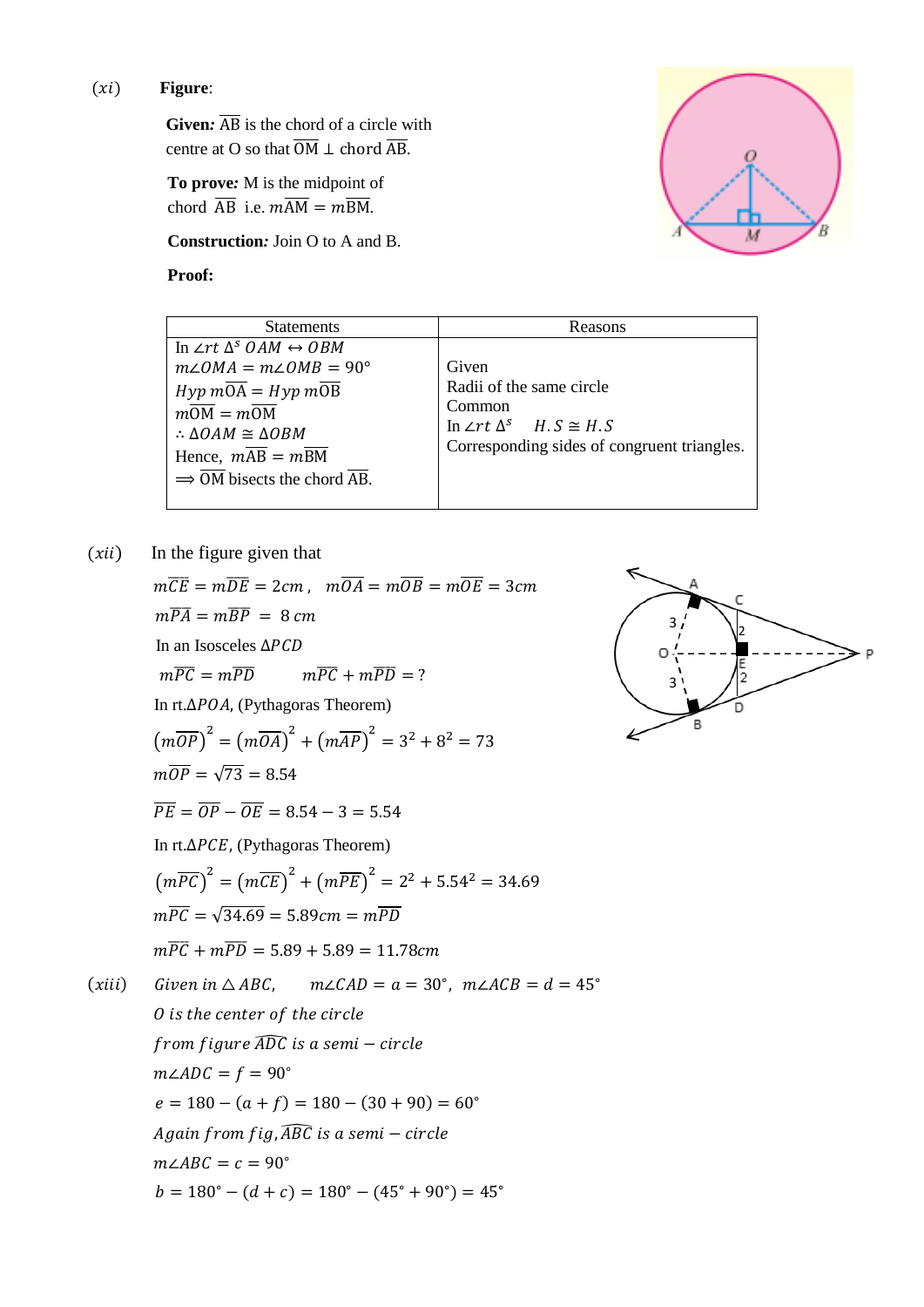$(xiv)$ 

**Figure***:*



**Given***:* ABC and A′B′C′ are two congruent circles

with centers O and O' respectively

so that  $\overline{AC} = \overline{A'C'}$ 

**To prove:** ∠ $AOC \cong \angle A'O'C$ 

**Construction:** Let if possible  $m\angle AOC \neq m\angle A'O'C'$  then consider  $\angle AOC \cong \angle A'O'D'$ 

#### **Proof:**

| <b>Statements</b>                                                  | Reasons                                                                      |  |  |  |
|--------------------------------------------------------------------|------------------------------------------------------------------------------|--|--|--|
| $\angle AOC = \angle A'O'D'$                                       | Construction                                                                 |  |  |  |
| $\widehat{AC} \cong \widehat{A'D'}$<br>$eqn - I$<br>$\ddot{\cdot}$ | Areas subtended by equal central angles in congruent<br>circles              |  |  |  |
| $m\overline{AC} = mA'D'$<br>$eqn - II$                             | If two arcs of a circle are congruent then corresponding<br>chords are equal |  |  |  |
| But m $\overline{AC} = m \overline{A'C'}$<br>$eqn - III$           | Given                                                                        |  |  |  |
| $\therefore$ mA'C' = mA'D'                                         | Using $eqns - II & III$                                                      |  |  |  |
| Which is only possible, if C' coincides with D'.                   |                                                                              |  |  |  |
| Hence $m\angle A'O'C' = m\angle A'O'D'$<br>$eqn - IV$              |                                                                              |  |  |  |
| $m\angle AOC = m\angle A'O'D'$<br>But<br>$eqn-V$                   | Construction                                                                 |  |  |  |
| $\Rightarrow$ $\angle AOC = \angle A'O'C'$                         | Using <i>eqns</i> $- IV & V$                                                 |  |  |  |

## SECTION – C

Q3. 
$$
x^4 - 4x^3 - 3x^2 + 4x + 1 = 0
$$
  
\n $x^2 - 4x - 3 + \frac{4}{x} + \frac{1}{x^2} = 0$  (Divided by  $x^2$ )  
\n $x^2 + \frac{1}{x^2} - 4x + \frac{4}{x} - 3 = 0$   
\n $\left(x^2 + \frac{1}{x^2}\right) - 4\left(x - \frac{1}{x}\right) - 3 = 0$   
\nLet  $x - \frac{1}{x} = y \implies \left(x^2 + \frac{1}{x^2}\right) = y^2 + 2$   
\n $(y^2 + 2) - 4y - 3 = 0$   
\n $y^2 - 4y - 1 = 0$   
\n $y = \frac{-b \pm \sqrt{b^2 - 4ac}}{2a}$  with  $a = 1, b = -4, c = -1$   
\n $y = \frac{4 \pm \sqrt{(-4)^2 - 4(1)(-1)}}{2(1)}$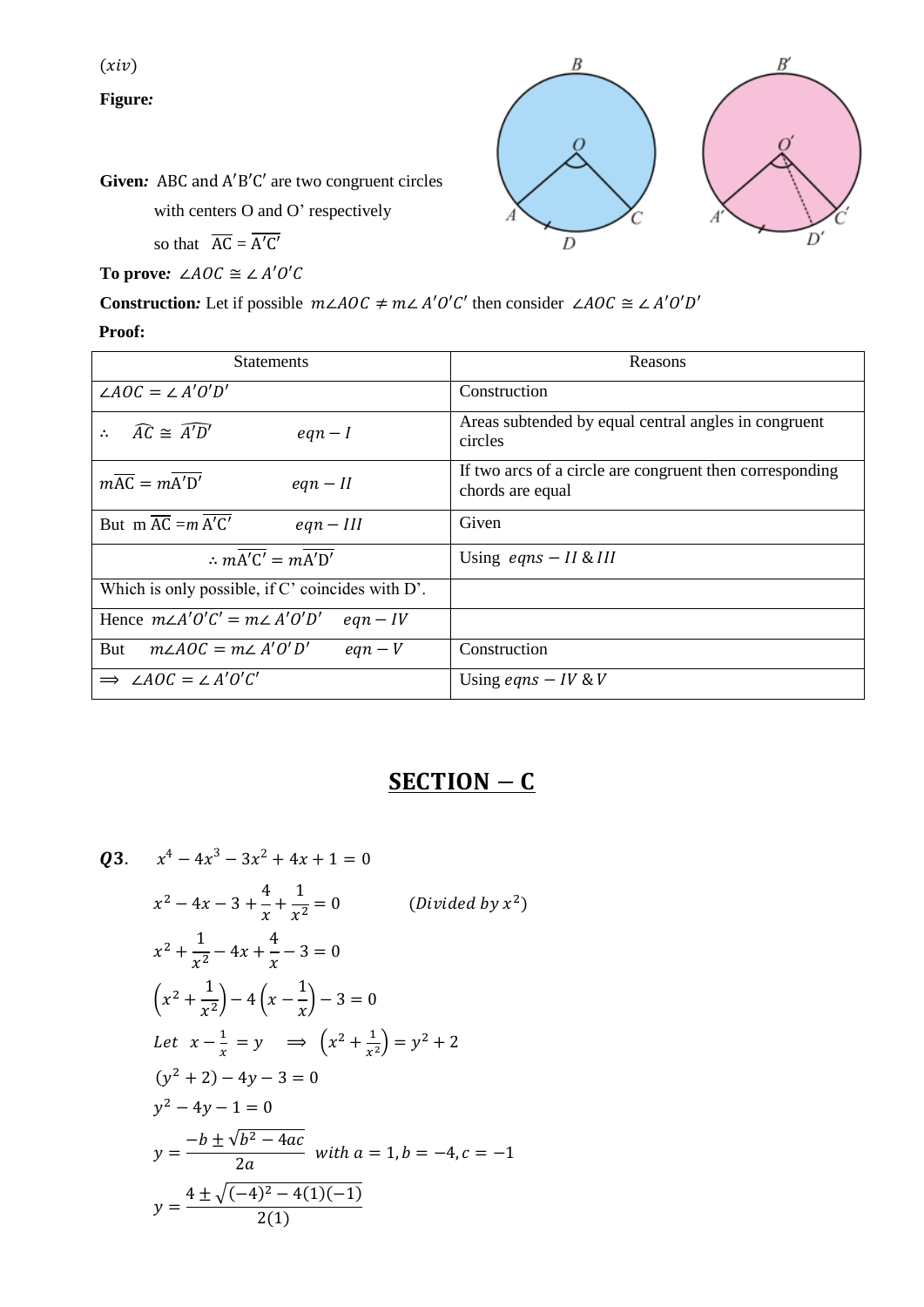$$
y = \frac{4 \pm \sqrt{16 + 4}}{2} = \frac{4 \pm \sqrt{20}}{2} = \frac{4 \pm 2\sqrt{5}}{2} = 2 \pm \sqrt{5}
$$
  
\n
$$
x - \frac{1}{x} = 2 \pm \sqrt{5} \implies x^2 - (2 \pm \sqrt{5}) x - 1 = 0
$$
  
\n
$$
x^2 - (2 + \sqrt{5}) x - 1 = 0 \implies x^2 - (2 - \sqrt{5}) x - 1 = 0
$$
  
\n
$$
x = \frac{(2 + \sqrt{5}) + \sqrt{(2 + \sqrt{5})^2 - 4(1)(-1)}}{2(1)} \implies x = \frac{(2 - \sqrt{5}) - \sqrt{(2 - \sqrt{5})^2 - 4(1)(-1)}}{2(1)}
$$
  
\n
$$
x = \frac{(2 + \sqrt{5}) + \sqrt{13 + 4\sqrt{5}}}{2} \implies x = \frac{(2 - \sqrt{5}) - \sqrt{13 - 4\sqrt{5}}}{2}
$$
  
\nSolution set = 
$$
\left\{\frac{(2 + \sqrt{5}) + \sqrt{13 + 4\sqrt{5}}}{2}, \frac{(2 - \sqrt{5}) - \sqrt{13 - 4\sqrt{5}}}{2}\right\}
$$

Q4   
\n
$$
U = \{5,6,7,8,9,...,20\}, A = \{6,8,10,...,20\}, B = \{5,7,11,13,17,19\}
$$
\n(i)   
\n
$$
A \cup B = \{5,6,7,8,10,11,12,13,14,16,17,18,19,20\}
$$
\n
$$
(A \cup B)^{c} = U - (A \cup B) = \{9,15\} \rightarrow eqn - I
$$
\n
$$
A^{c} = U - A = \{5,7,9,11,13,15,17,19\}, B^{c} = U - B = \{6,8,9,10,12,14,15,16,18\}
$$
\n
$$
A^{c} \cap B^{c} = \{9,15\} \rightarrow eqn - II
$$
\nFrom eqns – I & I  
\n
$$
(A \cup B)^{c} = A^{c} \cap B^{c}
$$
\n(ii) 
$$
A \cap B = \emptyset
$$
\n
$$
(A \cap B)^{c} = U - A \cap B = \{5,6,7,8,9,...,20\} \rightarrow eqn - III
$$
\n
$$
A^{c} \cup B^{c} = \{5,6,7,8,9,...,20\} \rightarrow eqn - IV
$$
\nFrom eqns – III & I & IV  
\n
$$
(A \cap B)^{c} = A^{c} \cup B^{c}
$$

| I<br>۰,<br>75<br>$\sim$<br>$\sim$<br>× |
|----------------------------------------|
|----------------------------------------|

| Class<br>Interval | Mid Value<br>(x) |               | log x   | f $log x$           | f/x               |
|-------------------|------------------|---------------|---------|---------------------|-------------------|
| $0 -10$           | 05               | 3             | 0.6989  | 2.0969              | 0.6               |
| $10 - 20$         | 15               |               | 1.17609 | 4.7043              | 0.266             |
| $20 - 30$         | 25               | 5             | 1.3979  | 6.9897              | 0.2               |
| $30 - 40$         | 35               |               | 1.54406 | 9.26440             | 0.1714            |
| $40 - 50$         | 45               |               | 1.65321 | 11.57240            | 0.1555            |
|                   |                  | $\Sigma = 25$ |         | $\Sigma = 34.62778$ | $\Sigma = 1.3929$ |

Geometric Mean=  $Antilog \left[ \frac{\sum (f \log x)}{\sum f} \right]$  $\left[\frac{\log x}{\sum f}\right] = Antilog\left(\frac{34.62778}{25}\right) = 24.273$ 

Harmonic Mean =  $\frac{\sum f}{n(f)}$  $\Sigma(\frac{f}{g})$  $\frac{f}{f(x)} = \frac{25}{1.39}$  $\frac{23}{1.3929} = 17.95$ 

#### *Q 6.* **Construction Steps:**

- **i.** Draw a circle of radius 5 cm.
- ii. Draw diameter  $\overline{AD}$
- iii. From point A draw an arc of radius  $\overline{AO}$ , which cuts the circle at points B and F*.*
- iv. Join B with O and extend it to meet the circle at E.
- v. Join F with O and extend it to meet the circle at C.
- vi. Draw tangents to the circle at points A, B, C, D, E and F intersecting one another at points P, Q, R, S, T, U respectively.

Thus,  $PQRSTU$  is the circumscribed regular hexagon (figure)